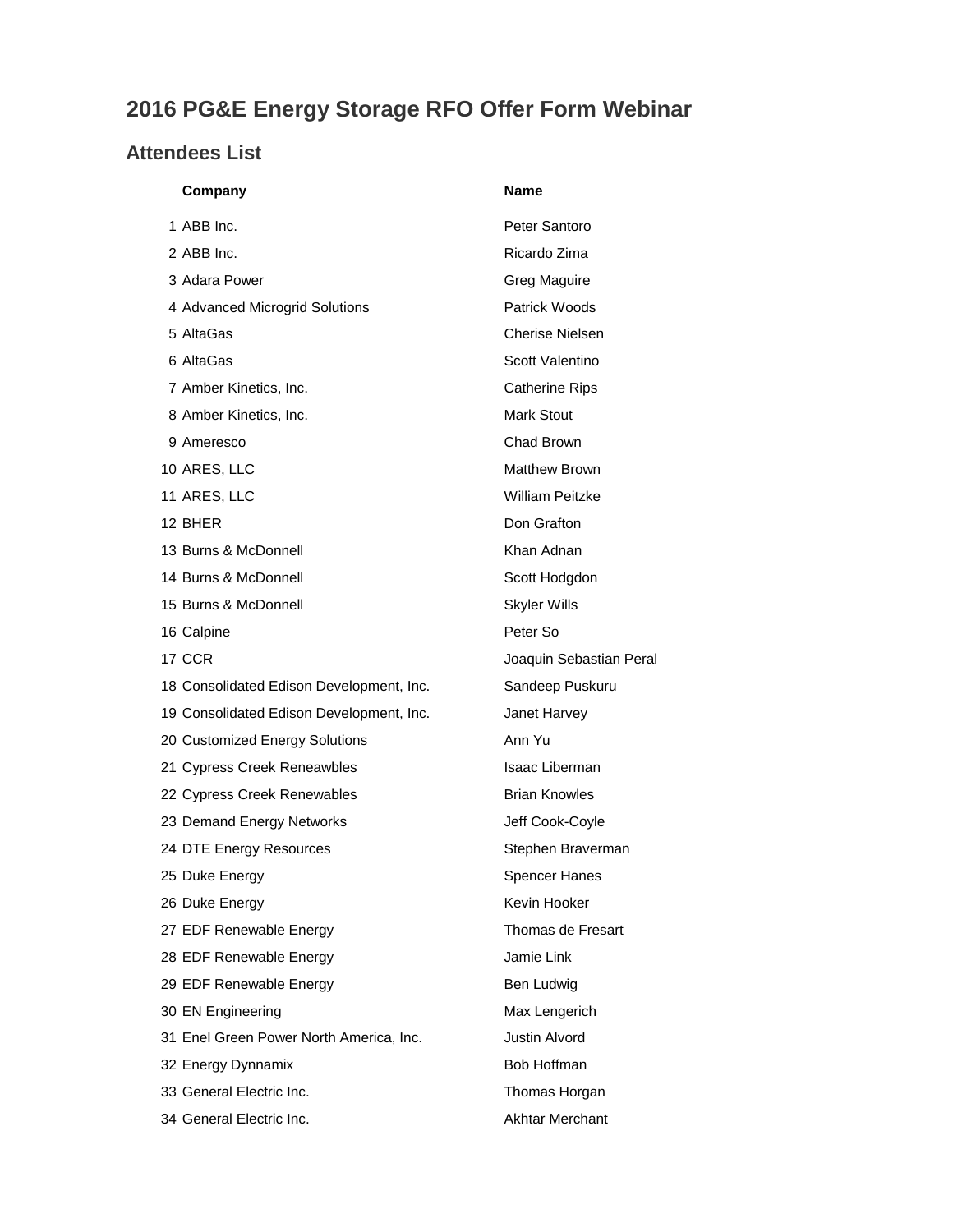| 35 Gransolar                                   | Alejandra Loseto       |
|------------------------------------------------|------------------------|
| 36 Greensmith Energy Management Systems        | Kent Sheldon           |
| 37 Greensmith Energy Management Systems        | Eric Yamami            |
| 38 Hecate Energy LLC                           | <b>Preston Schultz</b> |
| 39 Hecate Energy LLC                           | Gabriel Wapner         |
| 40 ICS                                         | Yoshi Hirata           |
| 41 ICS                                         | Frank Okuda            |
| 42 IEC Corporation                             | <b>Tracy Jenkins</b>   |
| 43 Invenergy                                   | Ekaterina Loshakova    |
| 44 K&I Gates LLP                               | <b>Buck Endemann</b>   |
| 45 L J Manz Consulting                         | Laura Manz             |
| 46 LG CNS                                      | David Lee              |
| 47 Lockheed Martin Energy                      | Myron Graessle         |
| 48 LS Power                                    | Nate Crain             |
| 49 LS Power                                    | Cody Hill              |
| 50 MegaWatt Storage Farms, Inc                 | David MacMillan        |
| 51 MegaWatt Storage Farms, Inc                 | <b>Edward Cazalet</b>  |
| 52 MEPPI                                       | <b>Steve Emling</b>    |
| 53 Michael Katz Energy                         | Michael Katz           |
| 54 Micronoc                                    | Connie Chung           |
| 55 NESCO 2, LLC                                | Daren Anderson         |
| 56 NextEra Energy                              | Mike Gallo             |
| 57 NRG Energy, Inc.                            | Benjamin Herhold       |
| 58 Pathion                                     | Greg Thomson           |
| 59 PSEG                                        | Alanzo White           |
| 60 PV Hardware LLC                             | Alejandro Alvarez      |
| 61 RES Americas                                | Mike Dow               |
| 62 RES Americas                                | Peter Wittenberg       |
| 63 S&C Electric Company                        | <b>Bryce Washebeck</b> |
| 64 Sempra US Gas and Power                     | <b>Curtis Kebler</b>   |
| 65 SolarCity                                   | <b>Margaret Hodes</b>  |
| 66 SolarCity                                   | Priscilla Lee          |
| 67 Southwest Generation Operating Company, LLC | Derek Daly             |
| 68 Southwest Generation Operating Company, LLC | Shannon Okuyama        |
| 69 Sovereign Energy Storage                    | <b>Brandon Keefe</b>   |
| 70 sPower                                      | Matthew McCaffrey      |
| 71 Tangibl Group                               | Kenneth Foladare       |
| 72 Third Power                                 | Thomas Ferguson        |